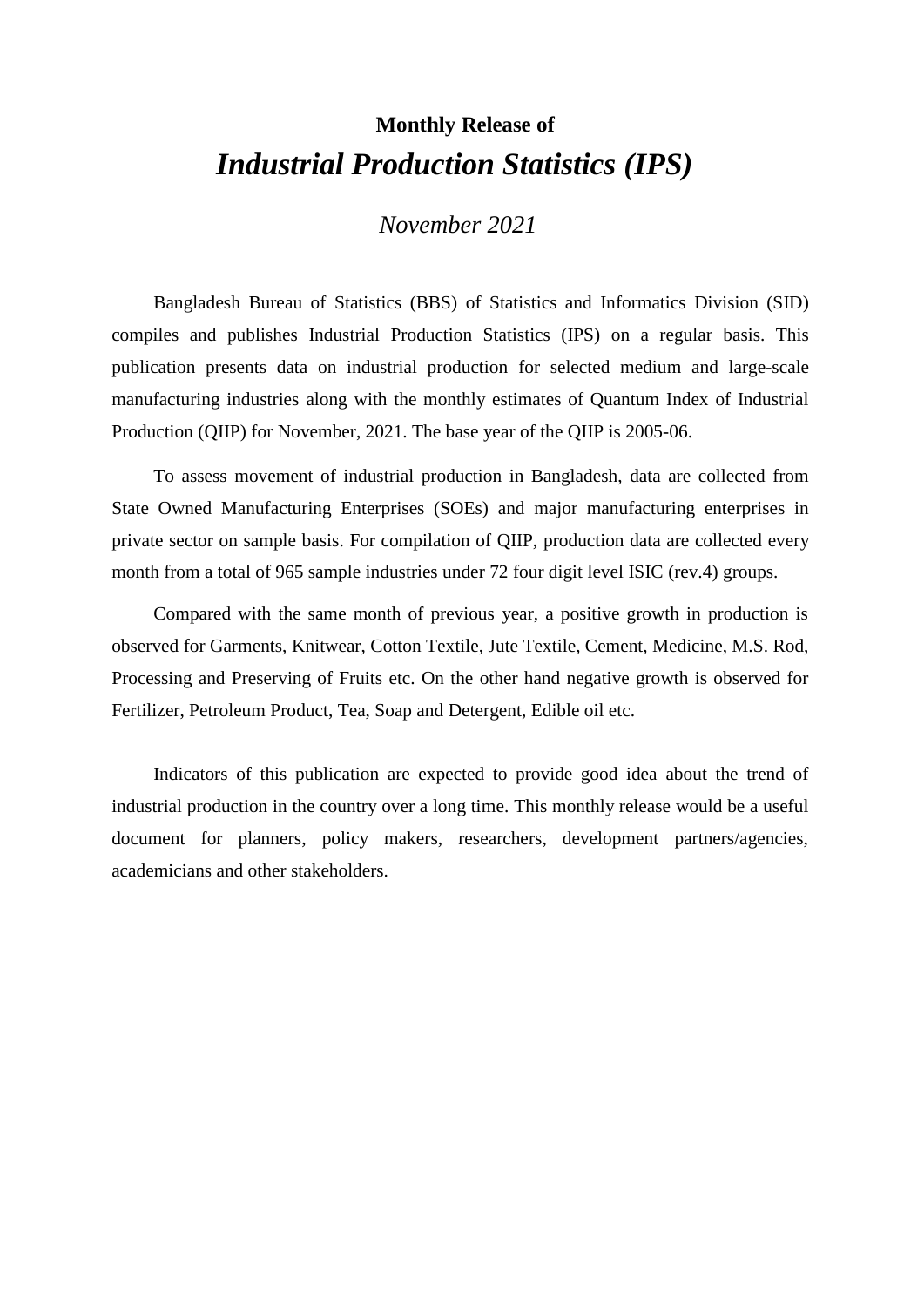|                | Table 1: Key Productions of Major Industries (Base 2005-06) |                         |                  |                  |                  |                                          |                                                             |  |  |  |  |
|----------------|-------------------------------------------------------------|-------------------------|------------------|------------------|------------------|------------------------------------------|-------------------------------------------------------------|--|--|--|--|
| SI.            | <b>Major industries</b>                                     | Unit                    | FY 2020-21       |                  | FY2021-22        | $\frac{0}{0}$                            | $\frac{0}{0}$                                               |  |  |  |  |
| N <sub>0</sub> |                                                             |                         | <b>Nov'2020</b>  | Oct' 21 (P)      | November 21 (P)  | changes<br>over the<br>previous<br>month | changes<br>over the<br>same<br>month of<br>previous<br>year |  |  |  |  |
| $\mathbf{1}$   | Jute Textile                                                | M.Ton                   | 22303            | 22067            | 22500            | 1.96                                     | 0.88                                                        |  |  |  |  |
|                | (a) Hessian                                                 | M.Ton                   | 2614             | 2366             | 2412             | 1.94                                     | $-7.73$                                                     |  |  |  |  |
|                | (b) Sacking                                                 | M.Ton                   | 9193             | 12379            | 12622            | 1.96                                     | 37.30                                                       |  |  |  |  |
|                | (c) Carpet backing cloth.                                   | M.Ton                   | 110              | 19               | 19               | 0.00                                     | $-82.73$                                                    |  |  |  |  |
|                | (d) Others                                                  | M.Ton                   | 10386            | 7303             | 7446             | 1.96                                     | $-28.31$                                                    |  |  |  |  |
| $\overline{2}$ | <b>Cotton Textile</b><br>$(a)$ Yarn                         | M.Ton<br>000' Mtr.      | 21782            | 23310            | 22945            | $-1.57$                                  | 5.34                                                        |  |  |  |  |
|                | (b) Cloth                                                   |                         | 2584             | 4008             | 4101             | 2.32                                     | 58.70                                                       |  |  |  |  |
| 3              | Garments                                                    | Mill. Tk.               | 94140            | 129772           | 126644           | $-2.41$                                  | 34.53                                                       |  |  |  |  |
| $\overline{4}$ | Knittwear                                                   | Mill. Tk.               | 107658           | 175027           | 154057           | $-11.98$                                 | 43.10                                                       |  |  |  |  |
| 5              | Paper                                                       | M.Ton                   | 26151            | 29320            | 29350            | 0.10                                     | 12.23                                                       |  |  |  |  |
| 6              | Fertilizer                                                  | M.Ton                   | 106325           | 89076            | 57692            | $-35.23$                                 | $-45.74$                                                    |  |  |  |  |
| $\overline{7}$ | Iron and Steel<br>M.S. products                             | M.Ton                   | 34713            | 38550            | 40443            | 4.91                                     | 16.51                                                       |  |  |  |  |
| 8              | Cement                                                      | M.Ton                   | 1680340          | 1624677          | 1732761          | 6.65                                     | 3.12                                                        |  |  |  |  |
| 9              | Petroleum products                                          | M.Ton                   | 125860           | 124720           | 39870            | $-68.03$                                 | $-68.32$                                                    |  |  |  |  |
| 10             | Cigarettes                                                  | Mill. No.<br>000' Gross | 1295             | 1325             | 1290             | $-2.64$                                  | $-0.39$                                                     |  |  |  |  |
| 11<br>12       | Matches<br>Drugs and pharmaceuticals                        | box<br>000 Tk.          | 3527<br>25142237 | 3730<br>28052512 | 3572<br>28318301 | $-4.24$<br>0.95                          | 1.27<br>12.63                                               |  |  |  |  |
| 13             | Tea                                                         | M.Ton                   | 10495            | 14578            | 10241            | $-29.75$                                 | $-2.42$                                                     |  |  |  |  |
| 14             | Salt                                                        | M.Ton                   | 7992             | 8212             | 8241             | 0.35                                     | 3.12                                                        |  |  |  |  |
|                |                                                             | M.Ton                   |                  |                  |                  |                                          |                                                             |  |  |  |  |
| 15             | Edible oil                                                  |                         | 88365            | 66228            | 86446            | 30.53                                    | $-2.17$                                                     |  |  |  |  |
| 16             | Soap and detergent                                          | M.Ton                   | 11130            | 15975            | 8805             | $-44.88$                                 | $-20.89$                                                    |  |  |  |  |
| 17             | Processing & Preserving of fruits                           | 000 Ltr                 | 9088             | 11813            | 12207            | 3.34                                     | 34.32                                                       |  |  |  |  |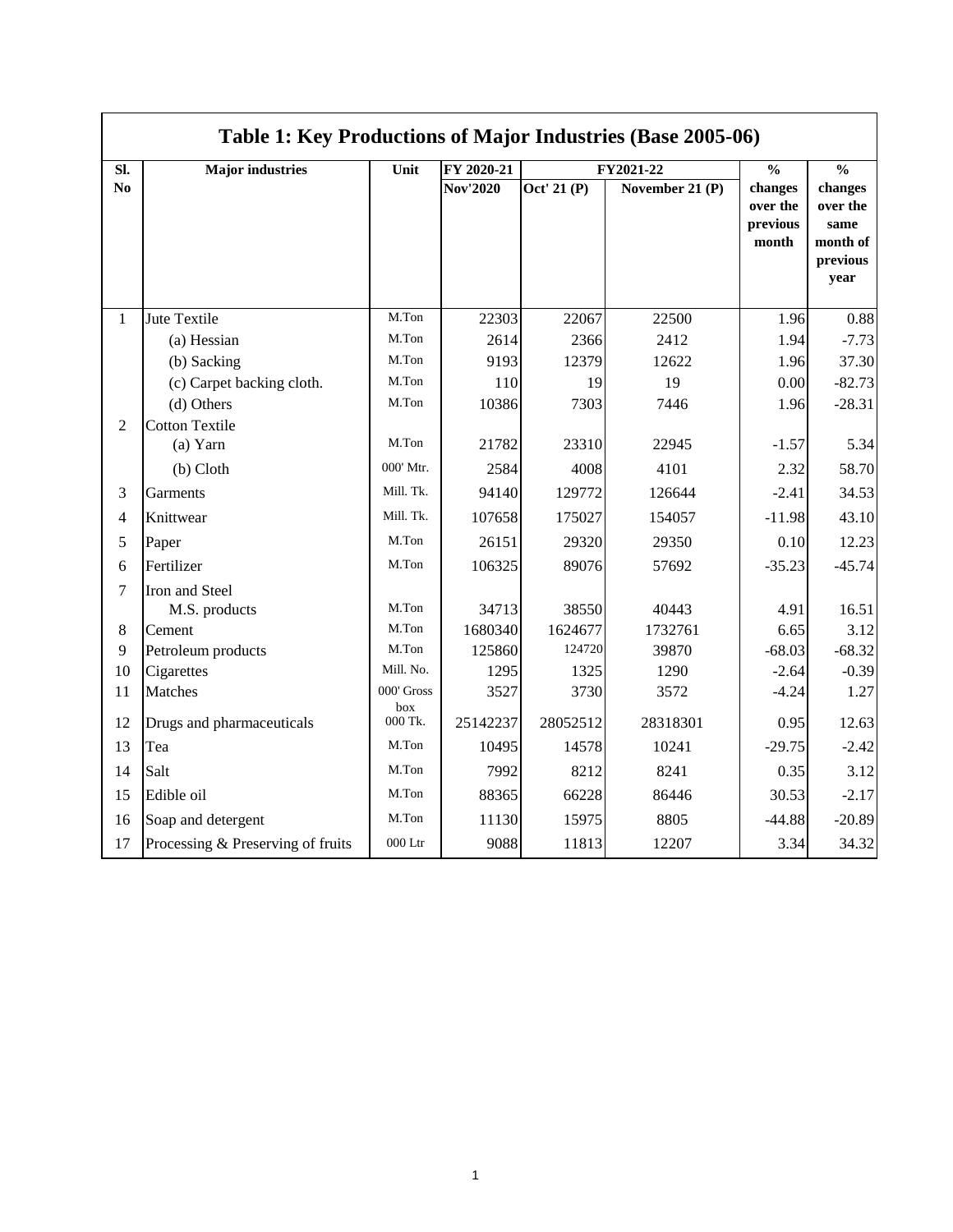| <b>Period</b>   | Manufacturing | Mining | Electricity | Period (p)    | <b>Manufactur</b> Mining |        | Electricity |
|-----------------|---------------|--------|-------------|---------------|--------------------------|--------|-------------|
|                 |               |        |             |               | ing                      |        |             |
| 2014-15         | 236.11        | 172.97 | 191.06      | Dec.20        | 451.92                   | 177.09 | 261.09      |
| 2015-16         | 267.88        | 185.57 | 219.29      | Janu,21       | 463.61                   | 177.22 | 277.65      |
| 2016-17         | 297.89        | 185.55 | 243.39      | Feb, 21       | 456.24                   | 158.03 | 264.25      |
| 2017-18         | 342.47        | 186.12 | 270.95      | Mar, 21       | 463.50                   | 170.24 | 368.09      |
| 2018-19         | 392.82        | 182.70 | 297.94      | Apr, 21       | 469.64                   | 164.49 | 400.12      |
| 2019-20         | 398.35        | 168.58 | 306.22      | May, 21       | 448.04                   | 166.02 | 386.03      |
| 2020-21         | 456.39        | 169.39 | 345.88      | June, $21$    | 495.81                   | 169.41 | 386.83      |
| Nov., 2020      | 429.64        | 168.23 | 281.03      | July, $21(p)$ | 454.19                   | 170.74 | 381.62      |
| Oct., 2021 (p)  | 520.33        | 168.21 | 403.46      | Aug, $21(p)$  | 461.80                   | 172.08 | 416.89      |
| Nov., $2021(p)$ | 511.96        | 160.48 | 292.03      | Sep, $21(p)$  | 516.14                   | 167.81 | 416.59      |

**Table-2: Quantum Index Of Medium And Large-Scale Manufacturing Industries, Mining And Electricity (Base: 2005-06= 100)**

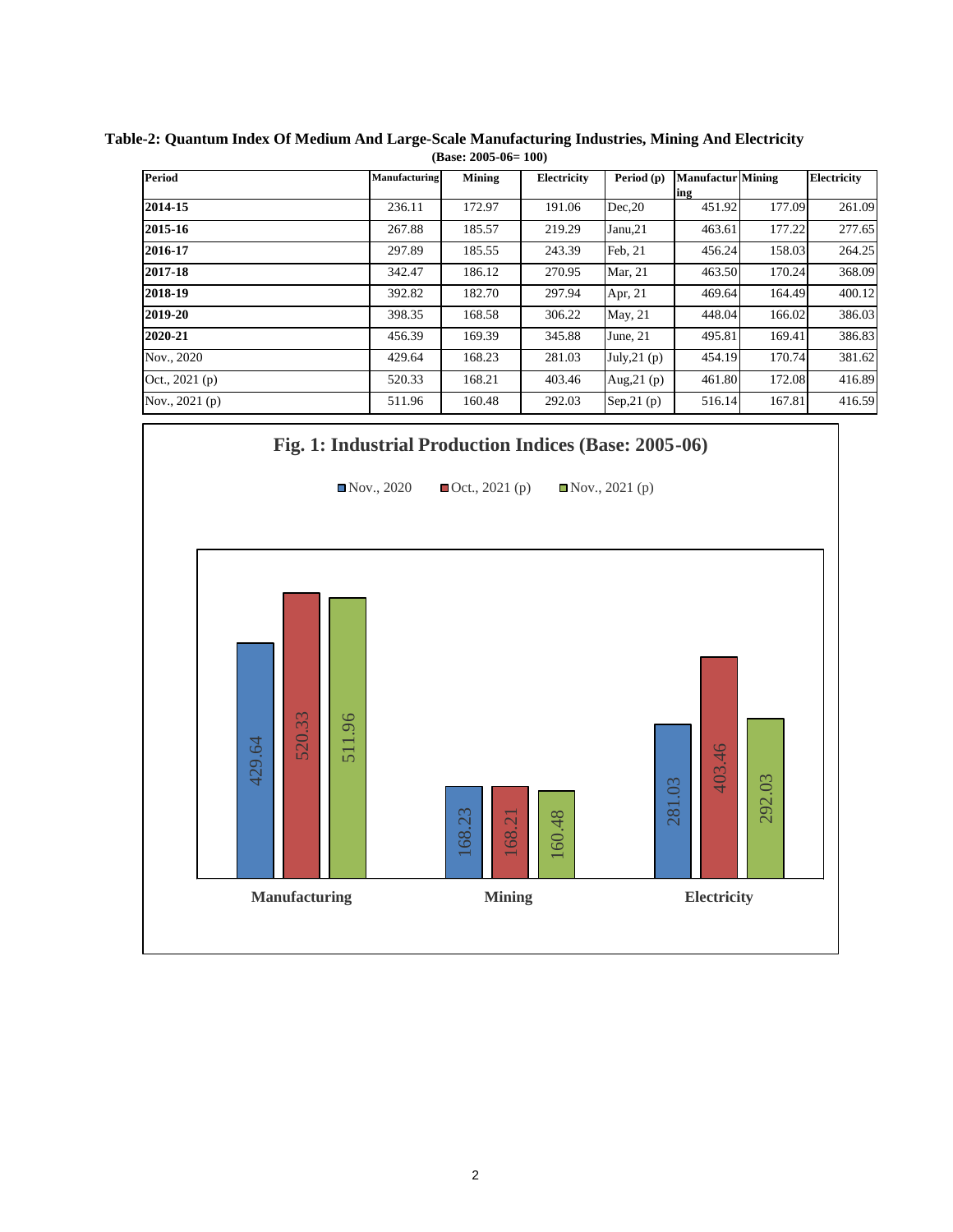| Code | <b>Major Industry Group</b>                                    | Weight | 2018-19 | 2019-20 | 2020-21 | <b>Nov-20</b> |         | Oct 21 (p) Nov-21 (p) |
|------|----------------------------------------------------------------|--------|---------|---------|---------|---------------|---------|-----------------------|
|      | 1 General Index of Manufacturing                               | 100.00 | 392.82  | 398.35  | 447.60  | 429.64        | 520.33  | 511.96                |
|      | 10 Manufacture of food products                                | 10.84  | 562.70  | 584.83  | 570.69  | 594.66        | 545.17  | 605.73                |
|      | 11 Manufacture of beverages                                    | 0.34   | 272.74  | 227.83  | 397.61  | 201.63        | 655.43  | 369.77                |
|      | 12 Manufacture of tobacco products                             | 2.92   | 138.59  | 136.46  | 128.07  | 130.05        | 110.63  | 107.69                |
|      | 13 Manufacture of textile                                      | 14.07  | 200.27  | 252.60  | 276.99  | 252.05        | 316.25  | 323.69                |
|      | 14 Manufacture of wearing apparel                              | 34.84  | 443.05  | 368.68  | 428.59  | 395.04        | 606.53  | 550.51                |
|      | 15 Manufacture of leather and related<br>products              | 4.40   | 348.58  | 346.69  | 398.39  | 389.20        | 383.01  | 394.73                |
|      | 16 Manufacture of wood and products of<br>wood and cork        | 0.33   | 356.42  | 376.71  | 421.34  | 414.82        | 457.28  | 460.97                |
|      | 17 Manufacture of Paper and paper products                     | 0.33   | 187.58  | 217.89  | 251.21  | 229.84        | 248.87  | 258.39                |
|      | 18 Printing and reproduction of recorded<br>media              | 1.83   | 178.89  | 174.92  | 203.74  | 202.06        | 206.94  | 207.95                |
|      | 19 Manufacture of coke and refined<br>petroleum products       | 1.25   | 109.74  | 88.63   | 116.34  | 116.04        | 119.00  | 52.34                 |
|      | 20 Manufacture of chemicals and chemical                       | 3.67   | 133.22  | 122.61  | 144.10  | 156.86        | 126.05  | 118.71                |
|      | products<br>21 Manufacture of Pharmaceuticals and              | 8.23   | 670.41  | 892.23  | 1123.10 | 1080.18       | 1197.98 | 1226.29               |
|      | medicinal chemical<br>22 Manufacture of rubber and plastic     | 1.56   | 442.63  | 452.23  | 410.29  | 411.34        | 390.22  | 404.02                |
|      | products<br>23 Manufacture of other non-metalic mineral        | 7.12   | 443.72  | 488.38  | 563.66  | 543.15        | 550.39  | 573.80                |
|      | products<br>24 Manufacture of basic metals                     | 3.15   | 188.14  | 165.29  | 184.58  | 198.75        | 222.58  | 233.07                |
|      | 25 Manufacture of fabricated metal products                    | 2.32   | 298.00  | 298.31  | 288.97  | 280.57        | 331.89  | 357.53                |
|      | except machinery<br>26 Manufacture of computer, electronic and | 0.15   | 246.05  | 277.60  | 292.04  | 264.78        | 311.65  | 266.53                |
|      | optical products<br>27 Manufacture of electrical equipment     | 0.73   | 366.35  | 309.00  | 321.41  | 345.49        | 438.74  | 414.06                |
|      | 28 Manufacture of machinery and equipment                      | 0.18   | 641.00  | 760.24  | 771.83  | 753.38        | 774.64  | 775.87                |
|      | n.e.c<br>29 Manufacture of motor vehicles, trailers and        | 0.13   | 614.11  | 295.38  | 205.35  | 119.71        | 493.43  | 654.01                |
|      | semi trailers<br>30 Manufacture of other transport equipment   | 0.73   | 607.53  | 946.32  | 650.05  | 651.93        | 699.86  | 692.44                |
|      | 31 Manufacture of furniture                                    | 0.88   | 193.84  | 166.25  | 166.60  | 170.32        | 168.87  | 176.67                |

**Table 3: Quantum Index of Medium and Large-Scale Manufacturing Industry by Major Industry Group (2-Digit Level) (Base: 2005-06=100)**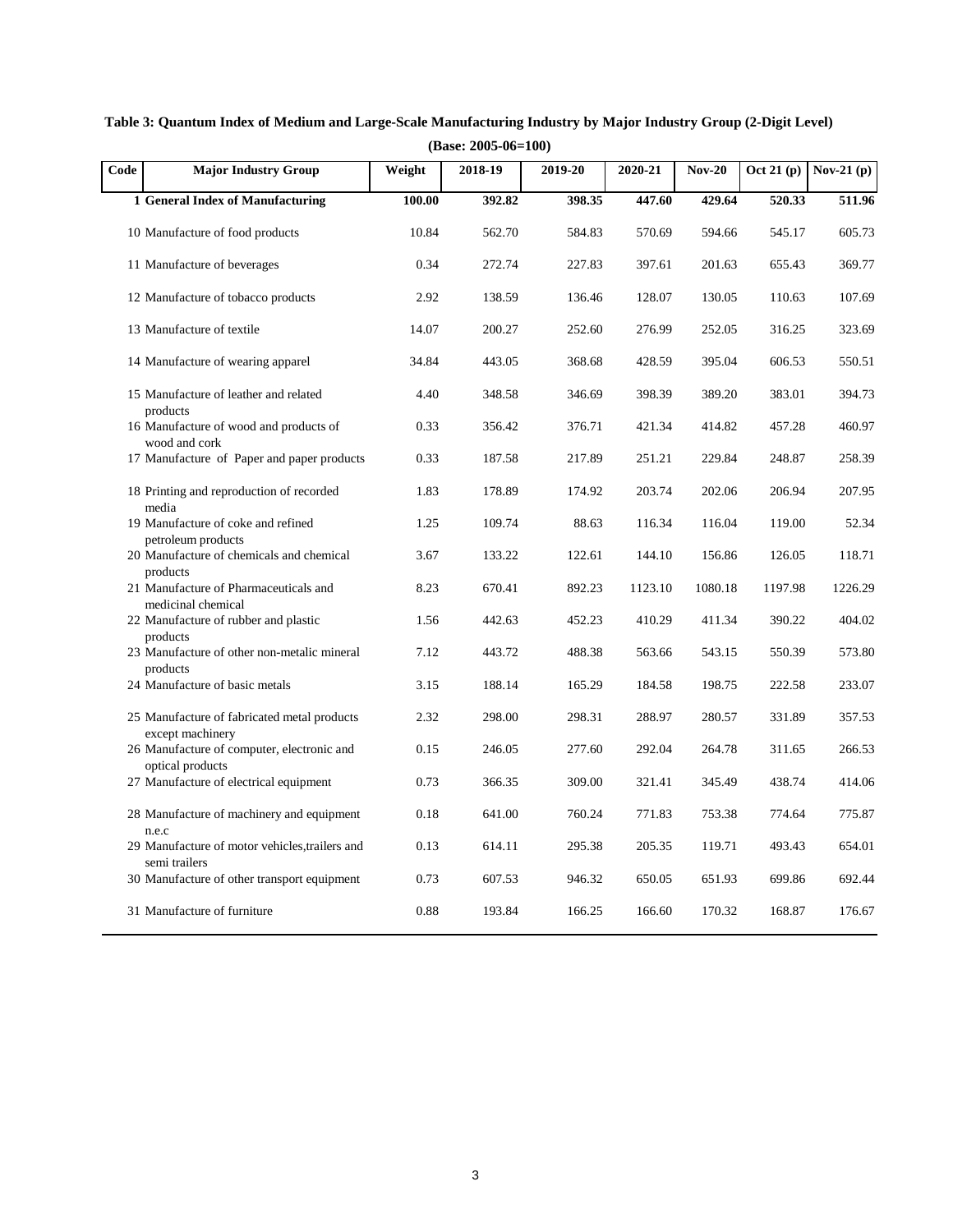|       | $(Base: 2005-06=100)$                    |            |             |           |           |          |              |                |  |  |  |
|-------|------------------------------------------|------------|-------------|-----------|-----------|----------|--------------|----------------|--|--|--|
|       | <b>SI No Major Industrial Production</b> | Unit       | 2018-19     | 2019-20   | 2020-21   | $Nov-20$ | Oct 21 $(p)$ | Nov-21 $(p)$   |  |  |  |
|       | <b>Private Sector:</b>                   |            |             |           |           |          |              |                |  |  |  |
| $\pm$ | Jute Textile                             | 000' M.Ton | 278         | 320       | 310       | 22       | 22           | 23             |  |  |  |
| 2     | Cotton textile:                          |            |             |           |           |          |              |                |  |  |  |
|       | (a) Yarn                                 | M.Ton      | 180642      | 223314    | 257198    | 21782    | 23310        | 22945          |  |  |  |
|       | $(b)$ Cloth                              | 000' Meter | 43403       | 35783     | 36858     | 2584     | 4008         | 4101           |  |  |  |
| 3     | Cement                                   | M.Ton      | 16825330    | 17919164  | 21018971  | 1679030  | 1624677      | 1732761        |  |  |  |
| 4     | Iron & steel (M.S Product)               | M.Ton      | 401298      | 320840    | 379761    | 34713    | 38550        | 40443          |  |  |  |
| 5     | Pharmaceuticals                          | 000' Tk.   | 188300445.6 | 248797125 | 279092740 | 25142237 | 28052512     | 28318301       |  |  |  |
| 6     | Atta, Maida, Suji                        | M.Ton      | 435438.8889 | 614006    | 332939    | 31937    | 45628        | 44704          |  |  |  |
|       | <b>Public Sector:</b>                    |            |             |           |           |          |              |                |  |  |  |
|       | Jute Textile                             | 000' M.Ton | 76          | 60        |           |          |              | $\Omega$       |  |  |  |
| 2     | Fertilizer                               | M.Ton      | 920753.5    | 976157    | 1296008   | 106325   | 89076        | 57692          |  |  |  |
| 3     | Cement                                   | M.Ton      | 35599       | 32121     | 11857     | 1310     |              | $\overline{0}$ |  |  |  |

## **Table 4: Production Trends of Some Selected Industrial Items In Private And Public Sectors**

|  | Table 5: Description of some selected industrial items (Base year 2005-06=100) |  |  |  |
|--|--------------------------------------------------------------------------------|--|--|--|
|  |                                                                                |  |  |  |

| $\overline{\text{ISIC}}$ 4 | Description of items of industry              | Unit          | No.of      | 2019-20      | 2020-21 | $Nov-20$ | $\overline{Oct}$ 21 (p) | Nov-21 $(p)$ |
|----------------------------|-----------------------------------------------|---------------|------------|--------------|---------|----------|-------------------------|--------------|
|                            |                                               |               | reporting  |              |         |          |                         |              |
|                            |                                               |               | industries |              |         |          |                         |              |
|                            | <b>10 Manufacture of Food Products</b>        |               | (selected) |              |         |          |                         |              |
|                            | 1020 Fish & sea food                          | M.Ton         |            | 42724        | 40512   | 3363     | 7190                    | 6183         |
|                            |                                               |               | 180 & *    |              |         |          |                         |              |
|                            | 1030 Processing & Preserving of fruits and    | "000" Littre  | 3          | 123517       | 109120  | 9088     | 11813                   | 12207        |
|                            | vegetables                                    |               |            |              |         |          |                         |              |
|                            | 1040 Hyd. Vegetable oil                       | M.Ton         | 2          | 982989       | 998073  | 88365    | 66228                   | 86446        |
|                            | 1061 Grain milling                            | M.Ton         | 8          | 614006       | 332939  | 31937    | 45628                   | 44704        |
|                            | 1063 Rice milling                             | M.Ton         | 6          | 39889        | 47888   | 3870     | 3267                    | 3401         |
|                            | 1072 Sugar                                    | M.Ton         | 16         | 81768        | 48082   | $\Omega$ | $\Omega$                | 110          |
|                            | 1077 Black & Blending Tea                     | M.Ton         | 116        | 89930        | 90008   | 10495    | 14578                   | 10241        |
|                            | 1079 Edible salt                              | M.Ton         | 8          | 88272        | 101262  | 7992     | 8212                    | 8241         |
|                            | 1080 Animal feeds                             | M.Ton         | 3          | 820894       | 859315  | 75411    | 77367                   | 82542        |
|                            | 11 Manufacture of beverages                   |               |            | $\Omega$     |         |          |                         |              |
|                            | 1101 Spirits & Alcohol                        | "000" Littre  | 1          | 5159         | 4272    | 419      | 403                     | 807          |
|                            | 1104 Soft Drinks                              | $`000'$ Doz   | 4          | 59222        | 104902  | 3811     | 14634                   | 6305         |
|                            |                                               | <b>Bottle</b> |            |              |         |          |                         |              |
|                            | 1105 Mineral Water                            | "000" Littre  | 4          | 156784       | 273894  | 14609    | 36718                   | 30554        |
|                            | 12 Manufacture of tobacco products            |               |            | $\Omega$     |         |          |                         |              |
|                            | 1200 Cigarettes                               | Mill. No      | 1          | 16186        | 15403   | 1295     | 1325                    | 1290         |
|                            | 1201 Biddies                                  | Mill. No      | 5          | 93746        | 89893   | 7624     | 6033                    | 5872         |
|                            | 13 Manufacture of textile                     |               |            | $\Omega$     |         |          |                         |              |
|                            | 1311 Preparation & Spinning of Textile fibers | M.Ton         | 20         | 223314       | 257198  | 21782    | 23310                   | 22945        |
|                            | 1312 Weaving of Textiles                      | "000" Metre   | 15         | 35783        | 36858   | 2584     | 4008                    | 4101         |
|                            |                                               |               |            |              |         |          |                         |              |
|                            | 1313 Dyeing, bleaching & finishing            | "000" Metre   | 19         | 129650       | 130133  | 10246    | 12912                   | 13755        |
|                            |                                               |               |            |              |         |          |                         |              |
|                            | 1314 Jute Textile                             | M.Ton         | 95         | 379585       | 310057  | 22303    | 22067                   | 22500        |
|                            | 14 Mfg. of wearing apperal                    |               |            | $\mathbf{0}$ |         |          |                         |              |
|                            | 1410 Wearing Apperal                          | Million Tk.   | $\ast$     | 1188830      | 1229409 | 94140    | 129772                  | 126644       |
|                            | 1430 Knittwear                                | Million Tk.   | $\ast$     | 1177323      | 1398236 | 107658   | 175027                  | 154057       |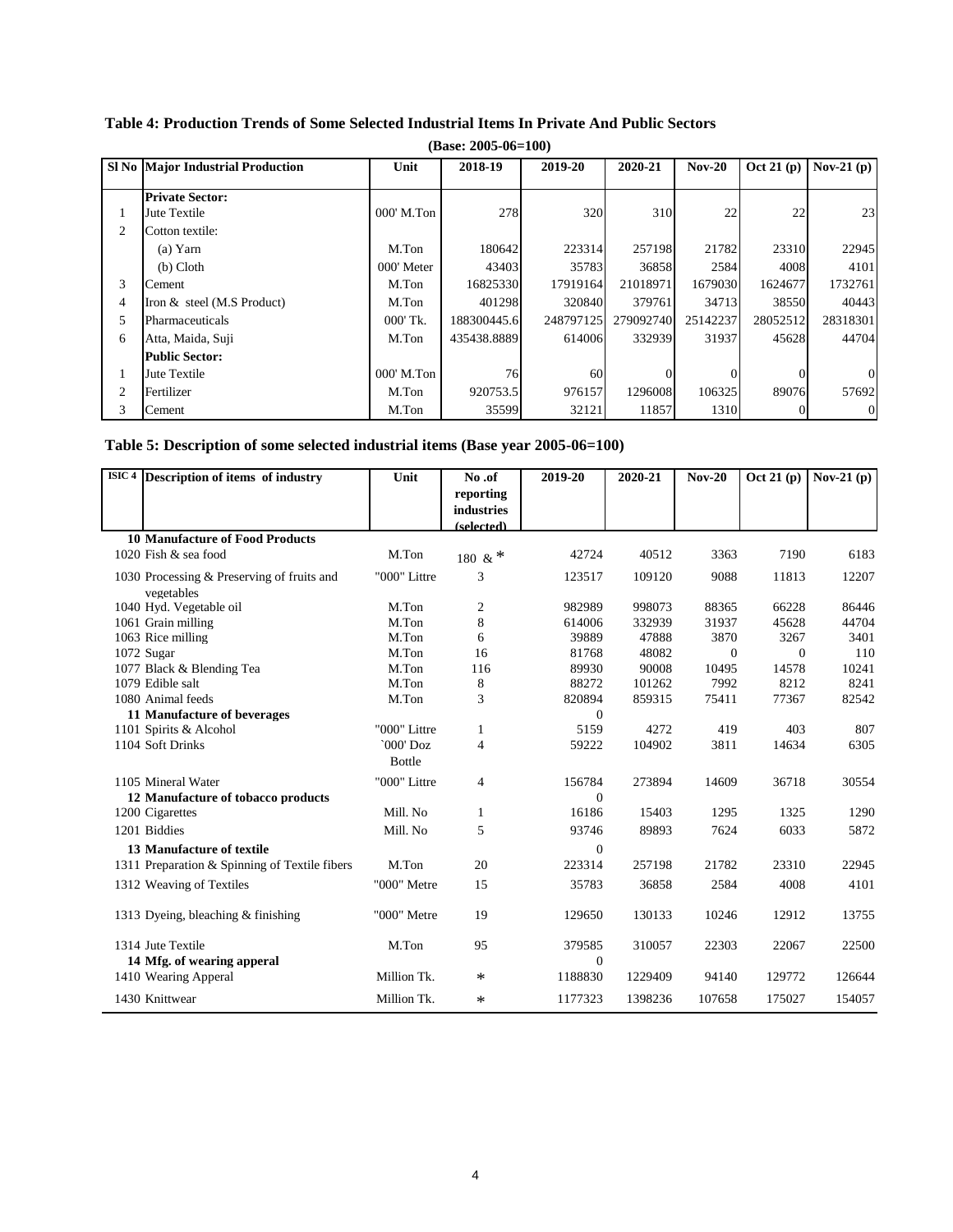|     | ISIC 4 Description of items of industry                         | Unit                 | No.of                    | 2019-20          | 2020-21         | $Nov-20$      | $\overline{Oct}$ 21 (p) | Nov-21 $(p)$  |
|-----|-----------------------------------------------------------------|----------------------|--------------------------|------------------|-----------------|---------------|-------------------------|---------------|
|     |                                                                 |                      | reporting                |                  |                 |               |                         |               |
|     |                                                                 |                      | industries<br>(selected) |                  |                 |               |                         |               |
|     | 15 Manufacture of leather and related                           |                      |                          |                  |                 |               |                         |               |
|     | products<br>1511 Tanning & Finishing Leather:                   | "000" Sq             |                          | 13075            | 16595           | 1468          | 1478                    | 1977          |
|     |                                                                 | Metre                | 175 & $*$                |                  |                 |               |                         |               |
|     | 1520 Leather Footwear                                           | "000" Pair           | $\overline{4}$           | 28538            | 32079           | 2522          | 1483                    | 1139          |
|     | 16 Manufacture of wood and products of                          |                      |                          | 0                |                 |               |                         |               |
|     | wood and cork<br>1629 Particle board/plywood                    | "000" Sq             | 2                        | 12258            | 13710           | 1125          | 1240                    | 1250          |
|     |                                                                 | Metre                |                          |                  |                 |               |                         |               |
|     | 17 Manufacture of Paper and paper<br>products                   |                      |                          | $\boldsymbol{0}$ |                 |               |                         |               |
|     | 1701 Pulp, Paper & newsprint                                    | M.Ton                | 3                        | 241050           | 328647          | 26151         | 29320                   | 29350         |
|     | 1709 Articles made of paper                                     | M.Ton                | $\overline{c}$           | 41000            | 40766           | 2968          | 3085                    | 3343          |
|     | 18 Printing and reproduction of recorded                        |                      |                          | $\overline{0}$   |                 |               |                         |               |
|     | media<br>1811 Printing of Books and periodicals                 | "000" No.            | 10                       | 142464           | 157634          | 178289        | 12514                   | 12584         |
|     | 19 Manufacture of coke and refined                              |                      |                          | $\boldsymbol{0}$ |                 |               |                         |               |
|     | petroleum products                                              |                      |                          |                  |                 |               |                         |               |
|     | 1920 Petrolium refining                                         | M.Ton                | 1                        | 1078570          | 1530820         | 125860        | 124720                  | 39870         |
|     | 20 Manufacture of chemicals and chemical<br>products            |                      |                          | $\boldsymbol{0}$ |                 |               |                         |               |
|     | 2011 Compressed liquidified gas                                 | Cylinder             | 2                        | 1160550          | 1057162         | 83776         | 96500                   | 66572         |
|     |                                                                 | $(12.5 \text{ Kg.})$ |                          |                  |                 |               |                         |               |
|     | 2012 Fertilizer                                                 | M.Ton                | 7                        | 976157           | 1296008         | 106325        | 89076                   | 57692         |
|     | 2023 Perfumes and cosmetics                                     | "000" Tk.            | 3                        | 10942940         | 12012471        | 1770068       | 739944                  | 1492789       |
|     | 2023 Soaps & detergents                                         | M.Ton                | 3                        | 176084           | 190893          | 11130         | 15975                   | 8805          |
|     | 2031 Matches                                                    | "000" Gross          | 2                        | 36644            | 45323           | 3527          | 3730                    | 3572          |
|     | 21 Manufacture of Pharmaceuticals and                           |                      |                          | $\boldsymbol{0}$ |                 |               |                         |               |
|     | medicinal chemical                                              |                      |                          |                  |                 |               |                         |               |
|     | 2100 Pharmaceuticals/Allopathic drugs and                       | "000" Tk.            | 20                       | 248797125        | 281575024       | 25142237      | 28052512                | 28318301      |
|     | medicine<br>2101/2 Unani and Ayur Bedic Medicine                | "000" Tk.            | 3                        | 1002157          | 1502532         | 117897        | 148316                  | 149925        |
| 102 |                                                                 |                      |                          |                  |                 |               |                         |               |
|     | 22 Manufacture of rubber and plastic                            |                      |                          | $\boldsymbol{0}$ |                 |               |                         |               |
|     | products<br>2219 Rubber footwear/ other rubber products         | Dozen Pair           | 8                        | 531576           | 310938          | 28287         | 28532                   | 28569         |
|     |                                                                 |                      |                          |                  |                 |               |                         |               |
|     | 2220 P.V.C products/plastic products                            | M.ton                | 3                        | 54410            | 52008           | 4313          | 4107                    | 4127          |
|     | 23 Non-Metalic mineral Prod                                     |                      |                          | 0                |                 |               |                         |               |
|     | 2310 Glass Sheet<br>2392 Tiles                                  | "000" Sq ft.         | 3<br>5                   | 20364<br>279741  | 22587<br>199944 | 1761<br>16307 | 1995<br>20088           | 1943<br>19812 |
|     |                                                                 | "000"Sq ft           |                          |                  |                 |               |                         |               |
|     | 2393 Ceramic                                                    | "000" Dz             | 2                        | 36480            | 37361           | 3093          | 3505                    | 3571          |
|     | 2394 Cement                                                     | M.Ton                | 8                        | 17951285         | 21030828        | 1680340       | 1624677                 | 1732761       |
|     | 2397 Bricks                                                     | "000" No.            | $\overline{4}$           | 210892           | 325598          | 21033         | 22750                   | 22780         |
|     | 24 Manufacture of basic metals                                  |                      |                          | $\boldsymbol{0}$ |                 |               |                         |               |
|     | 2410 Re-rolling mills                                           | M.Ton                | 31                       | 320840           | 379761          | 34713         | 38550                   | 40443         |
|     | 25 Manufacture of fabricated metal<br>products except machinery |                      |                          | $\mathbf{0}$     |                 |               |                         |               |
|     | 2511 Structural metal products                                  | "000" M.ton          | 5                        | 14161            | 13519           | 1071          | 1355                    | 1514          |
|     | 2599 Other Fabricated metal products                            | Dozen                | 8                        | 970756           | 991088          | 82993         | 83599                   | 83610         |